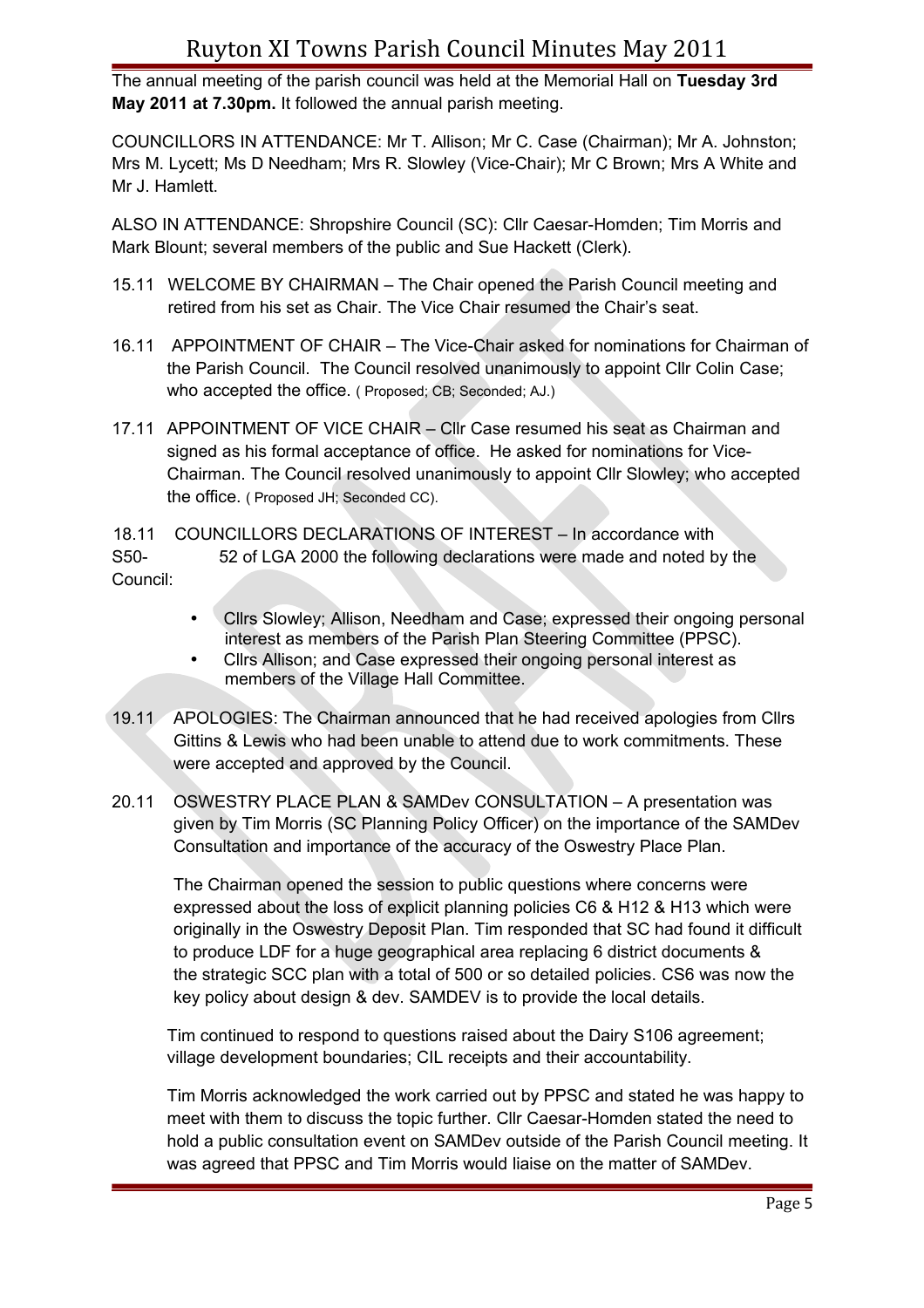# Ruyton XI Towns Parish Council Minutes May 2011

- 21.11 PUBLIC FORUM The Chairman announced that the Council had received formal notification from SC that Jubilee Bridge will close on Mon 6th June for repair work ; which was estimated would take 2 weeks. Platt Bridge – The Chair on request gave details of repairs planned for the bridge to be carried out by SC. Cllr J Hamlett stated that to close the bridge during the harvest season was not appropriate. Cllr Caesar-Homden stated that discussions with local businesses would take place in the next week or so before the final dates of closure were finalised. Residents present also expressed concerns about:
	- The affects of the bridge closure on the Fire Sevice as 2 firemen live this side of bridge; and response times to Ruyton would be seriously affected.
	- The affect on the local bus service. (These were noted by Cllr Caesar-Homden.)
- 22.11 CONFIRMATION & ACCEPTANCE OF PREVIOUS MEETING MINUTES: Draft minutes of the parish council meeting held on 4/4/11were confirmed; with the following addition. DN was added to those councillors expressing a personal interest in PPSC. The Chairman was then instructed to sign the minutes as accurate.
- 23.11 SHROPSHIRE COUNCIL REPORT & S106 REPORT Cllr Caesar-Homden reported on SC's Music Studio Funding; Shropshire News Room on SC website; LJC Events yet to be finalised and the School Reorganisation which would go to Cabinet the following day.

Cllr Caesar-Homden stated that she would only be attending parish meetings on a quarterly basis; unless asked specifically by the parish council to attend due to her current work load. She would however provide regular monthly written reports to the Council. Cllr Caesar-Homden went on to introduce SC Officer Mark Blount who gave a S106 report update for the parish:

- There was a capital fund of £7,500 for the provision of an open space area at Arundel/Kingsland from S106 contributions.
- Shropshire Council had made available a £12,000 capital fund for the Bridge Inn Field; as S106 monies in the past failed to be collected. SC are looking to undertake consultations with the local residents at the end of May/beginning of June as to how these resources can best be spent and will advise as to the exact dates of the proposed consultation.

### 24.11 LOCAL REPORTS:

- (a) LJC Report Cllr Slowley confirmed that Corrie Davies was the new Community Action Officer and that grant funding now required matched funding.
- (b) PPSC Cllr Needham requested that the Council formally approved and adopted the PPSC response to SC with regard to SAMDev. This was formally adopted by resolution. (Proposed CC; Seconded AJ) Cllr Slowley to resend response to SC Tim Morris.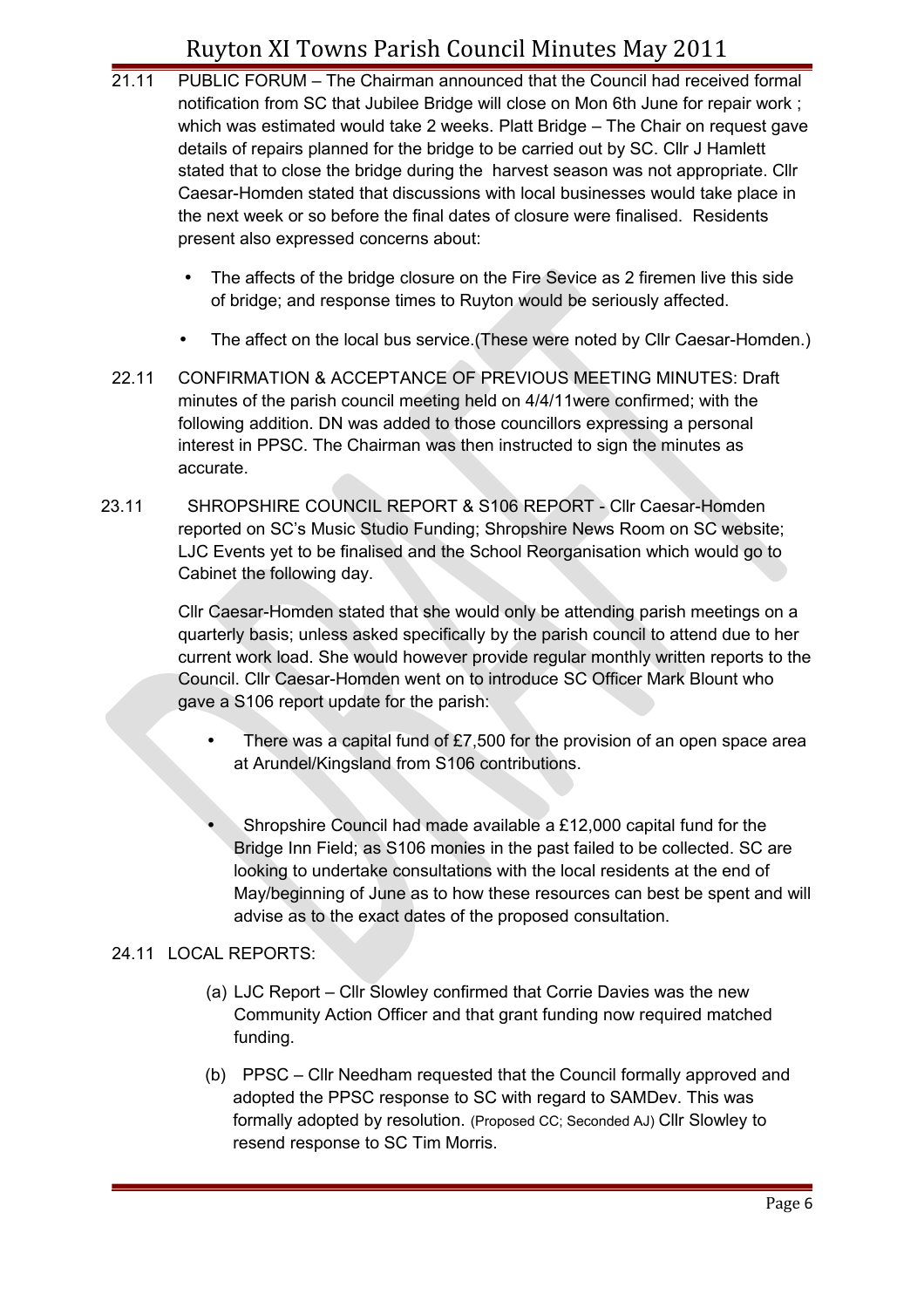## Ruyton XI Towns Parish Council Minutes May 2011

#### 25.11 PLANNING

(a) Planning Application Ref: 11/01554/FUL; Croft House, Olden Lane, Ruyton XI Towns, Proposal: Erection of a single storey extension to form link between house and existing outbuilding and conversion of outbuilding into additional living accommodation.

Following some discussion the Council resolved without dissent to support the planning application. (Proposed JH Seconded DN.)

(b) Planning Decisions notified to the Council by SC as permission granted:

| 11/00818/LBC | Talbot Inn Church Street<br>Ruyton Xi Towns | Alterations in association with provision of<br>ensuites to existing letting bedrooms |
|--------------|---------------------------------------------|---------------------------------------------------------------------------------------|
| 11/00890/FUL | Ruyton XI Towns                             | Kynaston Farm, School RD   Formation of new vehicle access                            |

(c) Severn Trent Plant - Ruyton XI Towns. Clerk awaiting response from letter sent.

26.11 FINANCE – Report by Clerk

(a) The insurance quotes received (3) were discussed by the Council and it was unanimously agreed that the Clerk was to be given delegated powers to arrange the insurance with Came & Co via the 2nd year 3 year agreement.

(b) The council examined the following invoices and reimbursements and authorised their payment and instructing Cllrs Lycett and Lewis to sign them:

| Payee            | Description                                                | Cha | £      |
|------------------|------------------------------------------------------------|-----|--------|
| S D Hackett      | Reimbursement of expenditure relating to postage & Mileage | 254 | 32.17  |
| <b>ALC</b>       | Annual subscription                                        | 252 | 342.61 |
| <b>ALC</b>       | Training                                                   | 252 | 40.00  |
| <b>S</b> Gittins | Refund of paints used to repaint sign post                 | 251 | 33.11  |

(c) By agreement the Co-Op Bank report was deferred to next meeting.

- (d) The yearend bank reconciliation & variance report to be submitted to Mazars was confirmed as accurate by the Council and the Chairman was instructed to sign as evidence of this confirmation.
- (e) ACCEPTANCE & APPROVAL OF ANNUAL RETURN (AR) ACCOUNTS 2010/11- Council members considered the AR Accounting & Governance Pages 1 & 2 (App C); after having considered the internal auditor's report. Council resolved without dissent to accept and approve the AR instructing the Chairman to sign as evidence of this approval. (Proposed CC; Seconded AJ.)
- (f) The Council confirmed their response to the internal auditor's report.
- 27.11 HIGHWAY MATTERS: The Chairman reported on the progress of VASs; street lights and repairs to pavements on Church Bank; and the village hall wall. A light was reported as faulty on Gooseberry Lane.
- 28.11 COMMUNICATIONS RECEIVED: The Council considered the Clerk's report; App B.